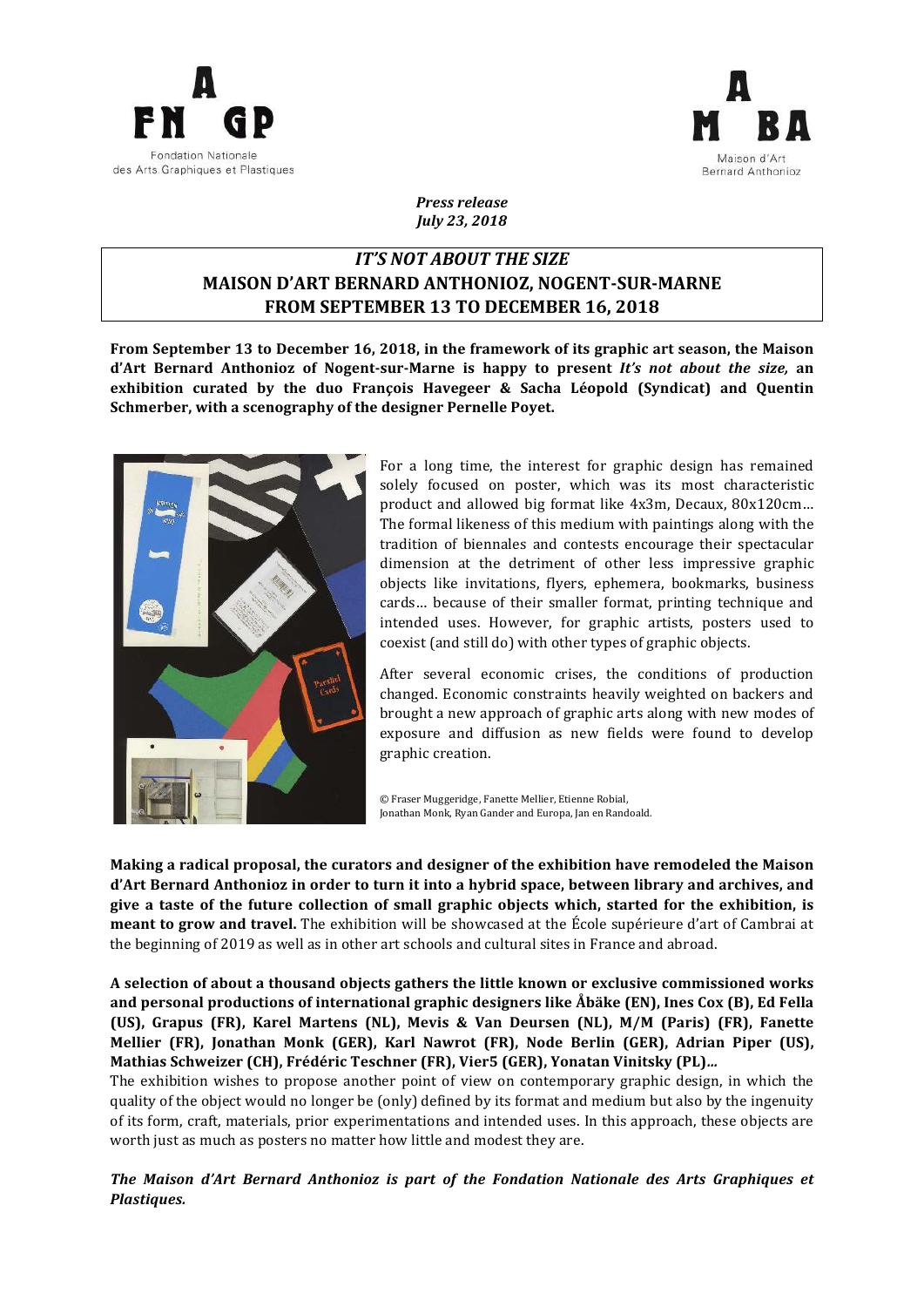### **About the curators**

### François Havegeer & Sacha Léopold - Syndicat

François Havegeer and Sacha Léopold, born respectively in 1987 and 1986, have worked in Paris under the name "Syndicat" since 2012. These two graphic designers founded the publishing house Empire along with Kévin Lartaud in 2016. They republished the NASA Graphics Standards Manual (2016) and collaborated with artist Yonatan Vinitsky on *The middle of the world* book (2017). Since October 2017, they have published the bimonthly magazine *Faire*, a critical and analytical review of the various forms and activities related to graphic arts. They also curated exhibitions like *Monozukuri: formes d'impression* (2012), *Monozukuri: façons et surfaces d'impression* (2013), *Grapus*, *exposition sur un collectif de graphistes* (Esad Amiens, 2015) and participated in exhibitions like Les Magiciens de la terre, retour sur une exposition *légendaire* (Centre Pompidou, 2014), *L'usage des formes* (Palais de Tokyo, 2015) and *Ne te retourne pas* (MABA, 2016).

### **Quentin Schmerber**

Quentin Schmerber is a graphic designer and typographer born in 1990. After obtaining a first diploma in graphic communication at the École supérieure des arts décoratifs of Strasbourg, he studied graphic design and typeface design (post-graduation in "Typography & language") at the École supérieure d'art et de design of Amiens. He left the school with the *Temeraire*, a typo inspired from the vernacular English letter rewarded in several contests like the Club des Directeurs Artistiques and the Typeface Publishing Incentive Program. Regular contributor of the typographic news website *Pointypo*, he has collaborated with several French studios (Building Paris, Syndicat, Pilote...). He also directed the French translation of the NASA and IBM Graphics Standards Manual republished by Empire along with the documentary *Graphic Means: A History of Graphic Design Production* by Briar Levit (2017). He has been working with the team of Production Type since 2016.

#### **About the exhibition designer**

### **Pernelle Poyet**

Born in 1990, Pernelle Poyet lives and works in Paris. After two years in "classes préparatoires aux Grandes Écoles" and at the École normale supérieure Paris-Saclay of Cachan in design specialty, she graduated *cum laude* from ENSCI-Les Ateliers in 2015. At the 2016 Design Parade of the Villa Noailles, she received the jury award under the direction of Max Lamb as well as the audience award for her project *Alphabet.* With these awards, she was also granted a residency at the Centre international de recherche sur le verre et les arts plastiques (CIRVA) in Marseille and at the Manufacture nationale de Sèvres - Cité de la céramique. Since 2016, she has designed objects as well as exhibitions as a freelance designer, in the continuation of the work she started with *Alphabet*, yet with a special focus on the question of language, matter-color, the various steps of a design project -from 2D drawing to volume- and the renewal of handmade traditional production techniques.

To be published: *Ce n'est pas la taille qui compte* Digital edition Art Book Magazine / ABM Distribution, September 2018 http://abm-distribution.com/blog/category/editeurs/fnagp/